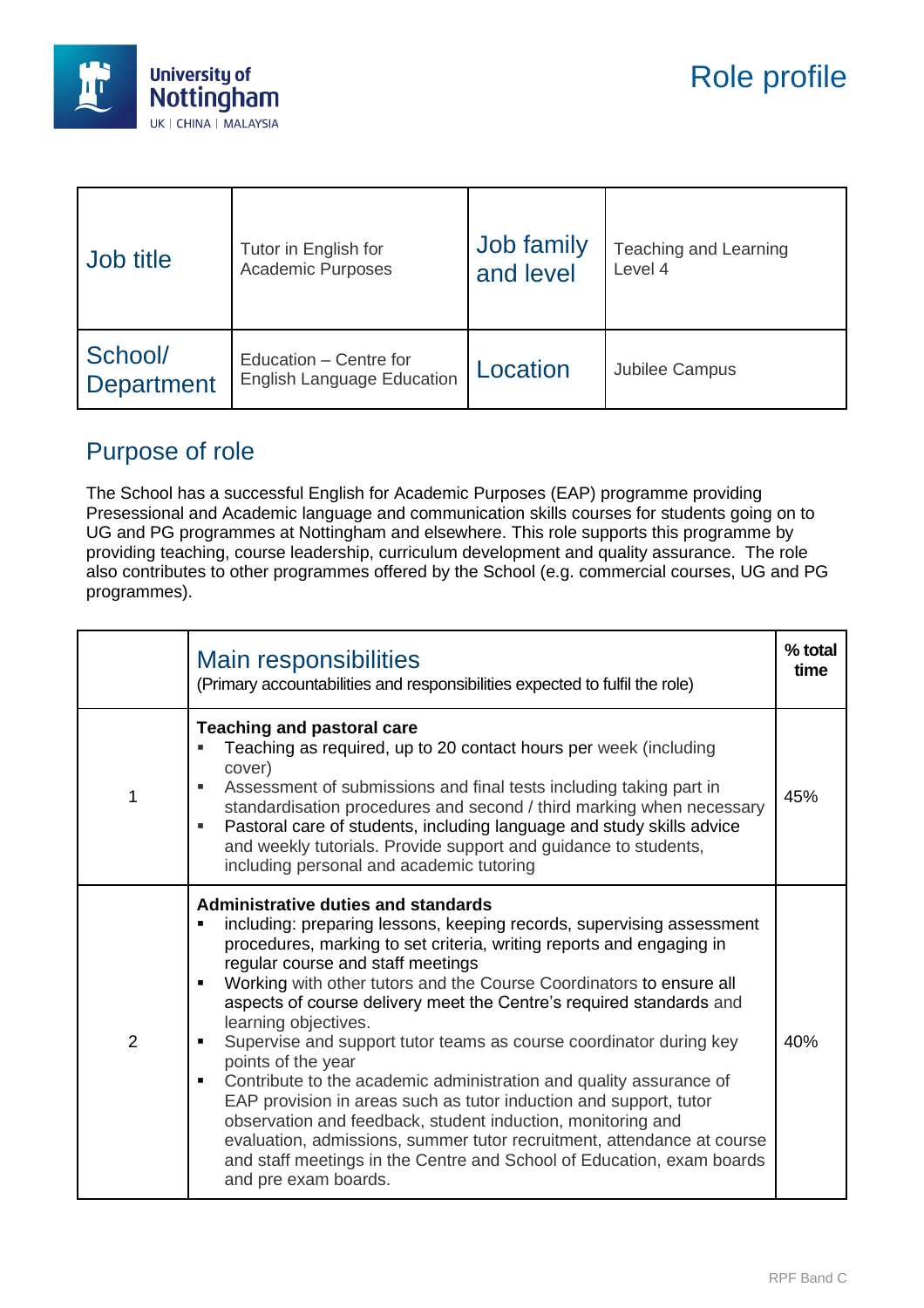| 3 | Development (professional, curriculum, scholarship)<br>Continued development of skills and knowledge of relevant teaching<br>methods and approaches<br>Contribute to curriculum development, materials development and<br>innovation, including new courses.<br>Maintain scholarship in the area of EAP by, for example, engaging in<br>$\bullet$<br>collaborative research into pedagogy and practice, contributing to staff<br>development sessions, attending and presenting at conferences, and/or<br>engaging in scholarly activities, both published and unpublished, which<br>can be disseminated internally and externally. | 12% |
|---|-------------------------------------------------------------------------------------------------------------------------------------------------------------------------------------------------------------------------------------------------------------------------------------------------------------------------------------------------------------------------------------------------------------------------------------------------------------------------------------------------------------------------------------------------------------------------------------------------------------------------------------|-----|
| 4 | Other<br>Any other duties appropriate to the grade and role of the person<br>appointed.                                                                                                                                                                                                                                                                                                                                                                                                                                                                                                                                             | 3%  |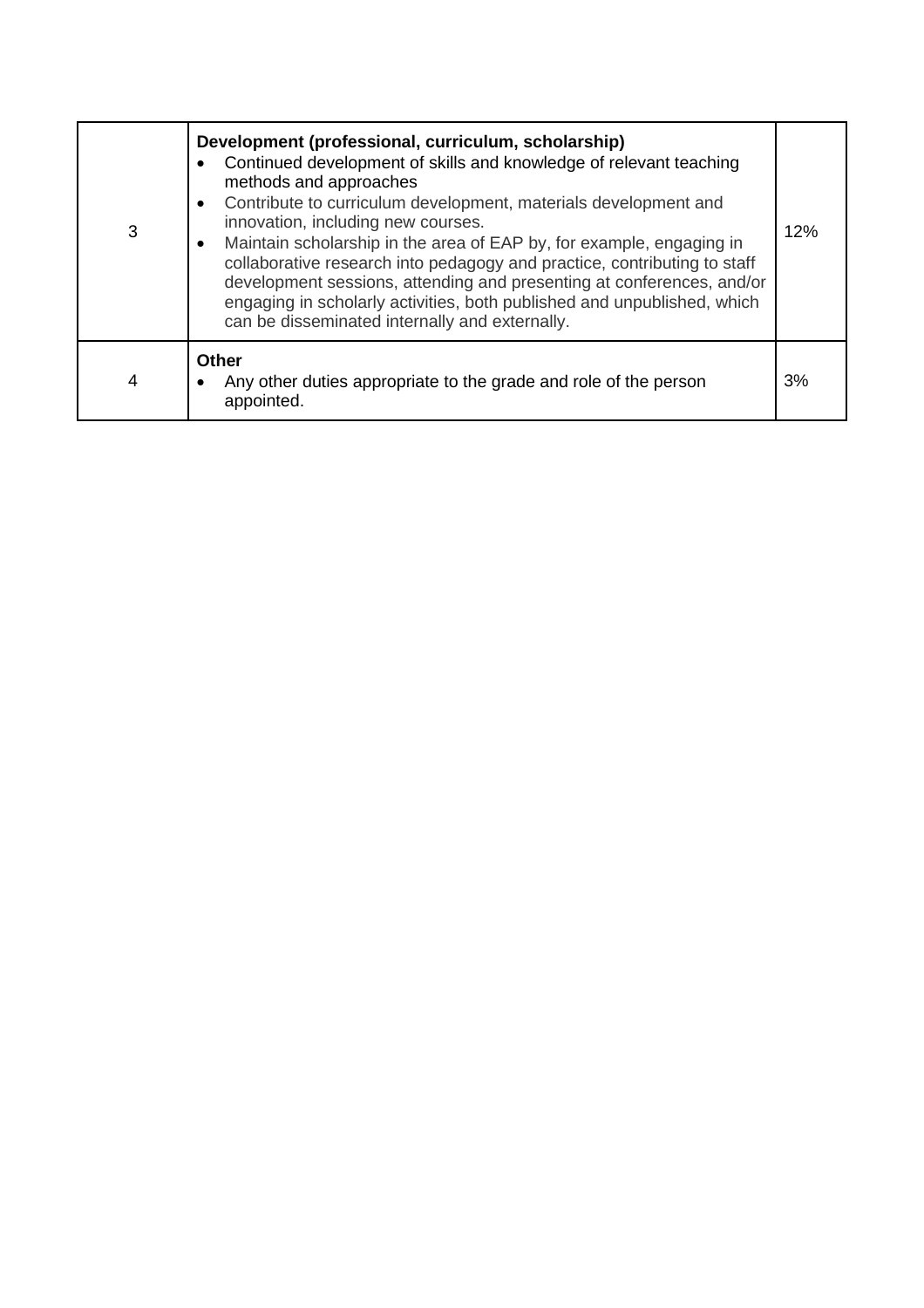## Person specification

|                                                                        | <b>Essential</b>                                                                                                                                                                                                                                        | <b>Desirable</b>                                                                                                                                                       |
|------------------------------------------------------------------------|---------------------------------------------------------------------------------------------------------------------------------------------------------------------------------------------------------------------------------------------------------|------------------------------------------------------------------------------------------------------------------------------------------------------------------------|
| <b>Skills</b>                                                          | Effective and demonstrable<br>$\blacksquare$<br>teaching skills and the ability<br>to transfer these to EAP within<br>the UK HE context                                                                                                                 | Theoretical and practical<br>٠<br>knowledge of the particular<br>characteristics of English for<br>Academic Purposes (EAP)                                             |
|                                                                        | Ability to help students adapt<br>٠<br>to academic language,<br>discourse and the demands &<br>conventions of studying in the<br><b>UK HE context</b>                                                                                                   | Familiarity with a range of IT<br>٠<br>software and virtual learning<br>environments (e.g. Moodle)                                                                     |
|                                                                        | Ability to relate the demands of<br>٠<br>studying on a presessional<br>course to degree level study,<br>and to link tasks to future<br>academic practice                                                                                                |                                                                                                                                                                        |
|                                                                        | Ability to respond sensitively<br>٠<br>and appropriately to the needs<br>of students from different<br>cultural and academic<br>backgrounds                                                                                                             |                                                                                                                                                                        |
|                                                                        | Ability to participate as a<br>member of a teaching and<br>assessment team and to<br>contribute positively to<br>decisions affecting the work of<br>the team<br>Demonstrable and up-to-date<br>IT skills (ability to use the<br>Microsoft Office suite) |                                                                                                                                                                        |
| Knowledge and<br>experience                                            | Experience in teaching English<br>as a Foreign/Second<br>Language and/or English for<br>Academic Purposes to adults                                                                                                                                     | EAP teaching experience,<br>٠<br>preferably gained on<br>presessional programmes<br>within the UK HE context                                                           |
|                                                                        | of different nationalities and<br>different levels of proficiency<br>for presessional, insesssional<br>and elective courses.                                                                                                                            | For specialist courses,<br>knowledge of one or more of<br>the following subject areas:<br>Engineering, Business &<br>Management or Law                                 |
| Qualifications,<br>certification and<br>training<br>(relevant to role) | A postgraduate qualification to<br>$\blacksquare$<br>Masters level in EAP, EFL,<br>ELT, TESOL, Applied<br>Linguistics or equivalent and<br>Cambridge DELTA / Trinity<br>DipTESOL (or recognised<br>equivalent)<br>AND/OR                                | For specialist courses,<br>$\blacksquare$<br>additional qualifications<br>(and/or work-related<br>experience) in the relevant<br>subject area would be<br>advantageous |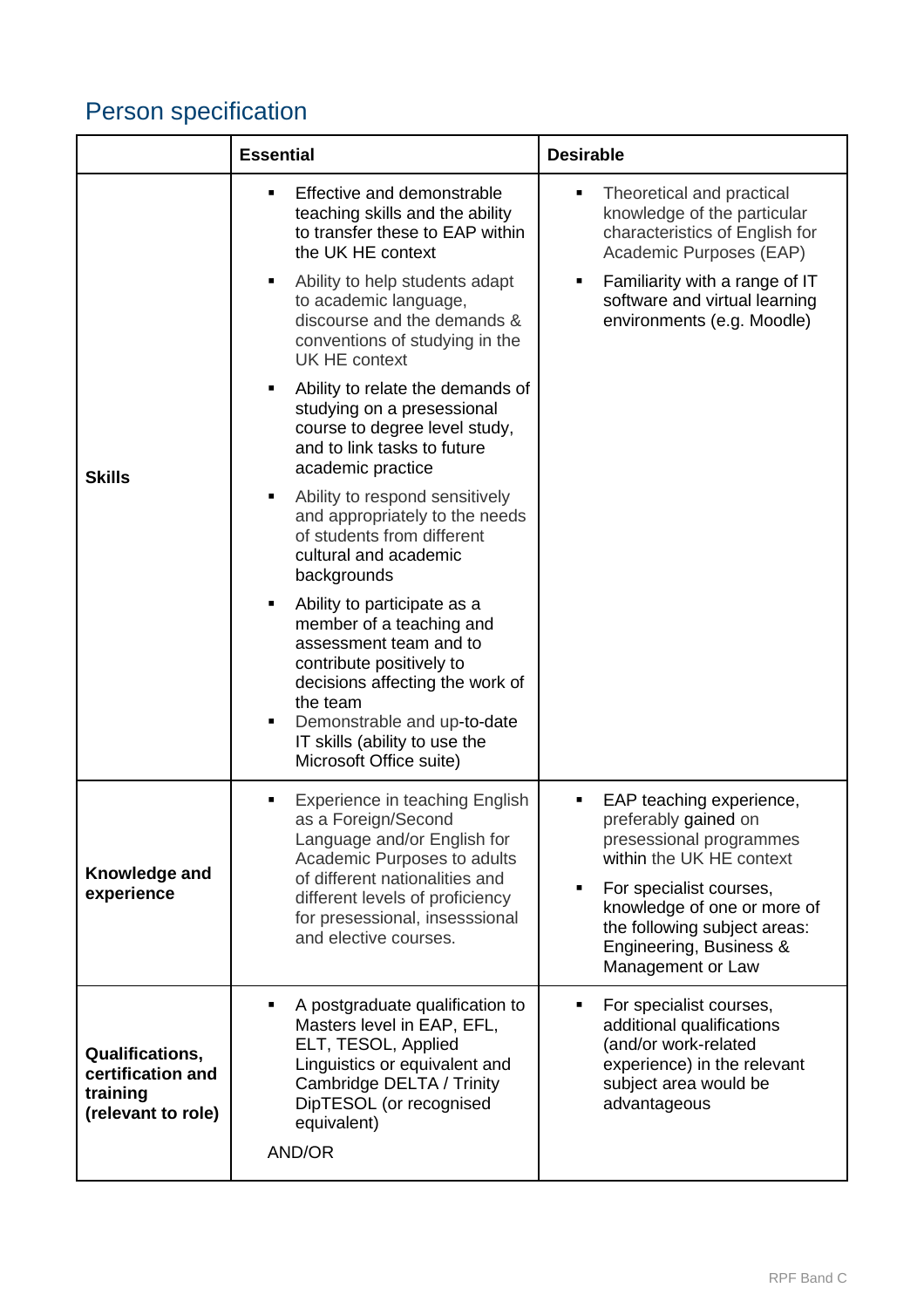| practical teaching component)<br>plus extensive EAP<br>experience. |
|--------------------------------------------------------------------|
|--------------------------------------------------------------------|



The University of Nottingham is focused on embedding equality, diversity and inclusion in all that we do. As part of this, we welcome a diverse population to join our work force and therefore encourage applicants from all communities, particularly those with protected characteristics under the Equality Act 2010.